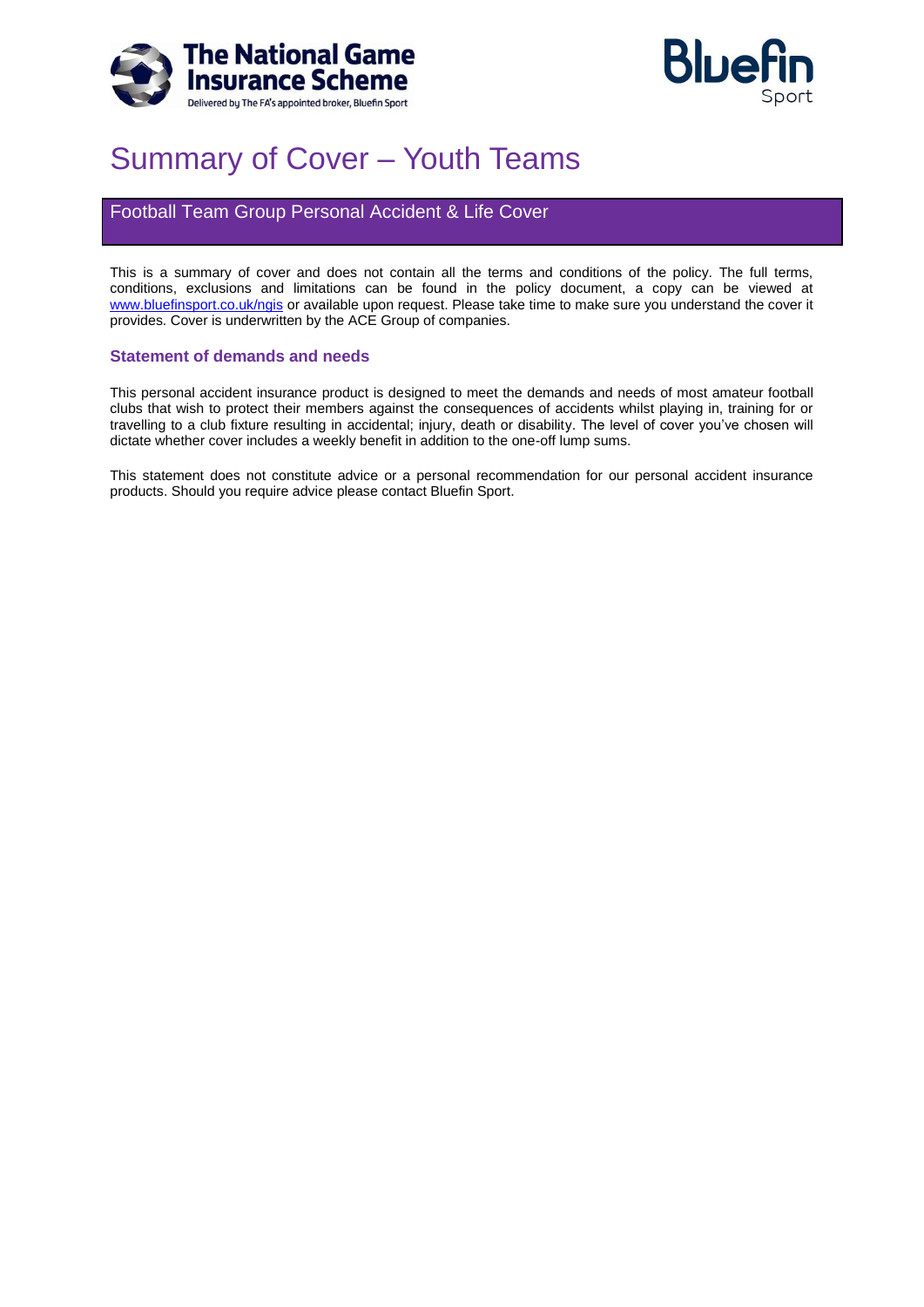



## **Significant Features and Benefits – Youth Team**

Cover applies to persons as defined in the schedule;

Category A: Any Person who is a registered player of the Insured

Category B: Any committee member of the Insured and any person acting officially on behalf of the Insured as manager, trainer or assisting referee

## SECTION A:

Effective Time (Benefit 1): Whilst an Insured Person is training and/or playing in football matches

Effective Time (Benefit 2): Whilst an Insured Person is at any ground or premises worldwide where the Insured has agreed a fixture or official club social events or attending Football training, including travelling directly to and from such activities (please refer to the policy wording for excluded countries and activities)

| <b>Benefits</b>                                  | (All cover levels)<br>Maximum Sum Insured |
|--------------------------------------------------|-------------------------------------------|
| 1. Life Cover                                    | £10,000                                   |
| 2. Accidental Death resulting from Bodily Injury | £10,000                                   |

## SECTION B:

Effective Time (All Benefits): Whilst an Insured Person is at any ground or premises worldwide where the Insured has agreed a fixture or official club social events or attending Football training, including travelling directly to and from such activities

| Accidental Bodily Injury which causes:<br><b>BENEFITS</b>                                                                                               | <b>Basic</b><br>Maximum<br>Sum Insured | <b>Superior</b><br><b>Silver</b><br><b>Maximum</b><br>Sum Insured | <b>Superior</b><br>Gold<br><b>Maximum</b><br><b>Sum Insured</b> | <b>Superior</b><br>Platinum<br><b>Maximum Sum</b><br><b>Insured</b> |
|---------------------------------------------------------------------------------------------------------------------------------------------------------|----------------------------------------|-------------------------------------------------------------------|-----------------------------------------------------------------|---------------------------------------------------------------------|
| 1. Permanent Total Disablement (including<br>Permanent Partial Disablement)                                                                             | Up to<br>£25,000                       | Up to<br>£30,000                                                  | Up to<br>£50,000                                                | Up to £75,000                                                       |
| 2. Loss of One or more Limbs                                                                                                                            | £25,000                                | £30,000                                                           | £50,000                                                         | £75,000                                                             |
| 3. Loss of Sight in One or both Eyes                                                                                                                    | £25,000                                | £30,000                                                           | £50,000                                                         | £75,000                                                             |
| 4. Loss of Speech                                                                                                                                       | £25,000                                | £30,000                                                           | £50,000                                                         | £75,000                                                             |
| 5. Loss of Hearing in<br>a) both ears<br>b) one ear                                                                                                     | N/A                                    | £30,000<br>£7.500                                                 | £50,000<br>£12.500                                              | £75,000<br>£18,750                                                  |
| 6. Loss of Internal Organ                                                                                                                               | N/A                                    | £7,500                                                            | £12,500                                                         | £18,750                                                             |
| 7. a) Temporary Total Disablement (TTD)<br>- weekly benefit<br>14 day Deferment Period & 52 week<br>benefit period                                      | N/A                                    | £50 per<br>week*                                                  | £50 per<br>week*                                                | £50 per week*                                                       |
| b) Home Help (TTD Extension)<br>Includes being a full time housewife or<br>househusband as an occupation with<br>14 day excess & 52 week benefit period | N/A                                    | £50 per<br>week*                                                  | £50 per<br>week*                                                | £50 per week*                                                       |
| c) Student not in Gainful Employment<br>(TTD Extension)<br>14 day excess & 6 week benefit period                                                        | N/A                                    | £25 per<br>week*                                                  | £25 per<br>week*                                                | £25 per week*                                                       |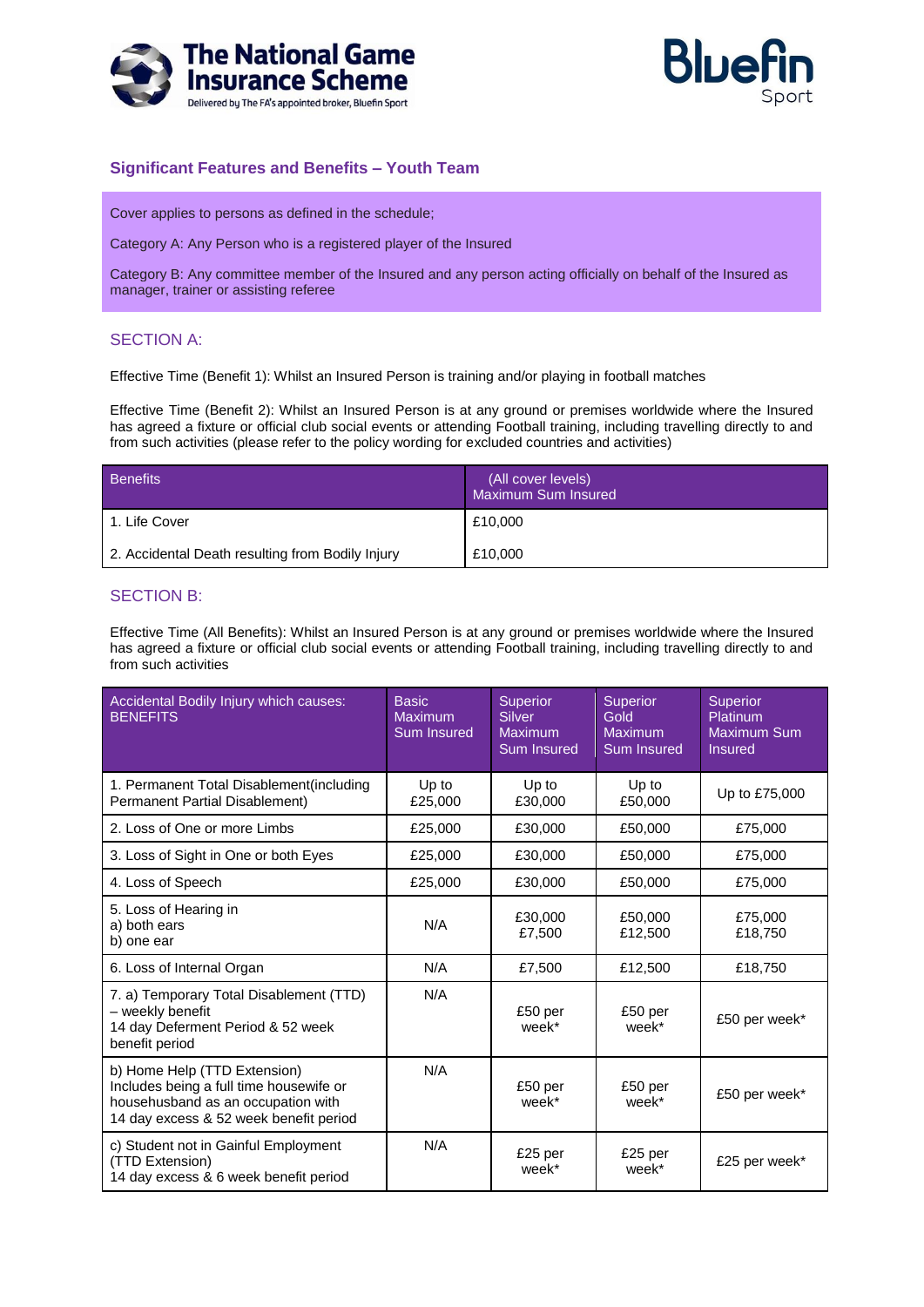



| Broken Bones - Leg, Arm, Cheek, Collar,<br>Jaw and/or Foot   | N/A | £150                                                | £200                                                | £250                                             |
|--------------------------------------------------------------|-----|-----------------------------------------------------|-----------------------------------------------------|--------------------------------------------------|
| Broken Bones - Fingers and Toes                              | N/A | £50                                                 | £50                                                 | £50                                              |
| Primary Dislocation (Kneecap, Elbow,<br>Shoulder or Hip)     | N/A | £150                                                | £150                                                | £150                                             |
| Coma – Maximum benefit Period 365<br>days                    | N/A | £25 per day                                         | £25 per day                                         | £25 per day                                      |
| <b>Emergency Dental Pain Relief</b>                          | N/A | £150                                                | £200                                                | £250                                             |
| <b>Emergency Medical Expenses</b>                            | N/A | £150                                                | £200                                                | £250                                             |
| Home /Car Adaptation Benefit                                 | N/A | £10,000                                             | £10,000                                             | £10,000                                          |
| Hospitalisation Benefits - Maximum<br>benefit Period 30 days | N/A | £15 per day                                         | £15 per day                                         | £15 per day                                      |
| Rehabilitation and Retraining                                | N/A | £2,500                                              | £2,500                                              | £2,500                                           |
| Facial & Bodily Scarring                                     | N/A | Up to £600                                          | Up to £600                                          | Up to £600                                       |
| <b>Medical Certification Expenses</b>                        | N/A | Up to £50                                           | Up to $£50$                                         | Up to £50                                        |
| Helpline - Counselling<br>Helpline - Legal Advice            | N/A | Operates 24<br>hours a day,<br>365 days per<br>year | Operates 24<br>hours a day,<br>365 days per<br>year | Operates 24<br>hours a day, 365<br>days per year |

| <b>Optional Superior Extra</b>                                                                                | <b>Benefits</b>                                                                    |
|---------------------------------------------------------------------------------------------------------------|------------------------------------------------------------------------------------|
| Parent/Legal Guardian Inconvenience Cover                                                                     | Up to £100 in the event of unforeseen travel costs in<br>the event of an accident  |
| Physiotherapy cover                                                                                           | Up to £250 - 50% of costs up to a maximum of £25 per<br>week for up to 10 sessions |
| <b>Student Tutorial Cover</b>                                                                                 | Up to £35 per week with 7 day Deferment Period & 26<br>week benefit period         |
| <b>Examination Re-sit benefit</b>                                                                             | Up to $£2,500$                                                                     |
| <b>Temporary Total Disablement</b><br>(only available to 16-18 yr olds employed 16 hours or<br>more per week) | £35 per week* with 14 day Deferment Period & 52<br>week benefit period             |

\*The TTD benefit does not apply to those individuals without employment or whose sole employment is football. The TTD cover applies to Club officials only.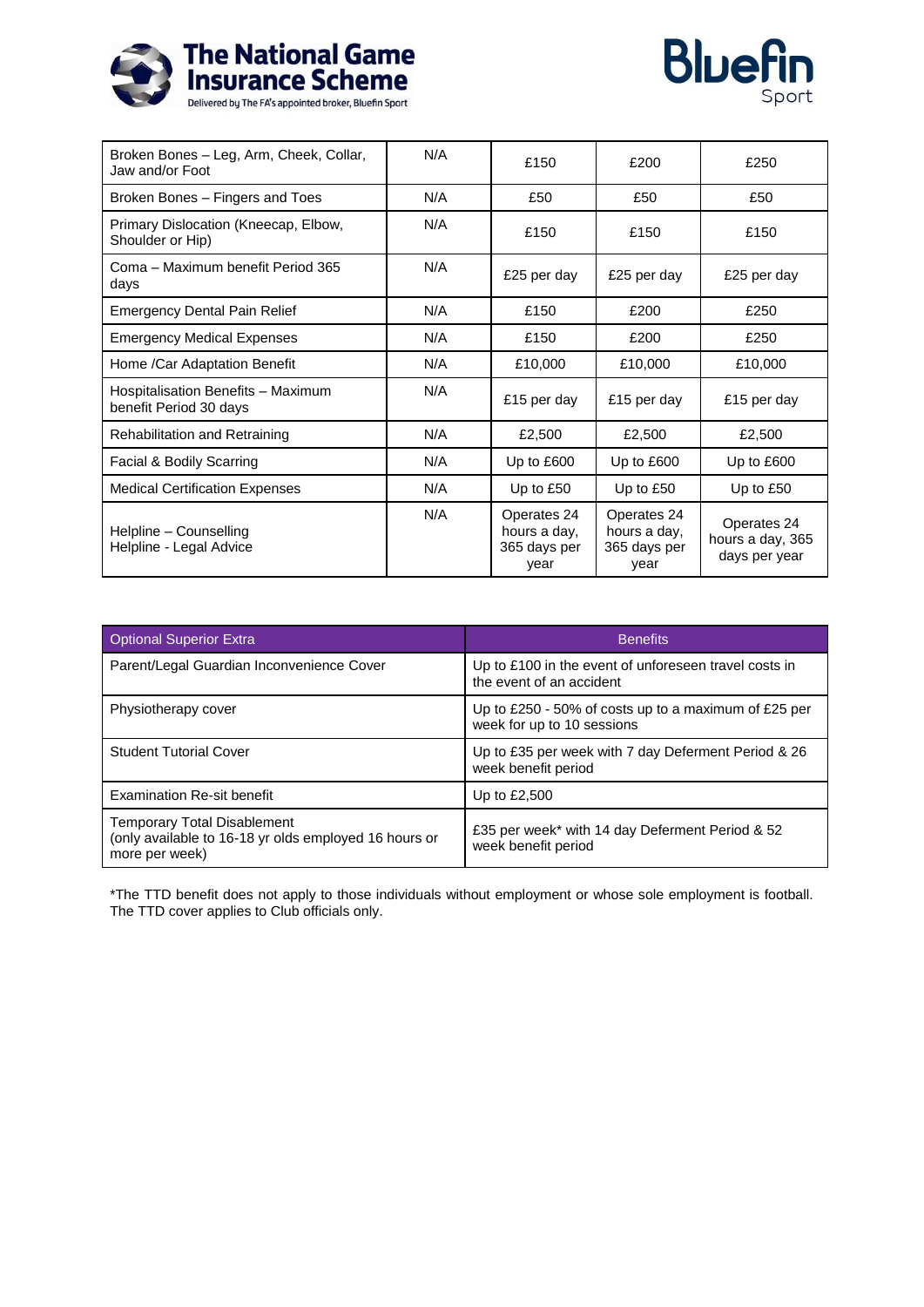## Significant or Unusual Exclusions or Limits for Adult & Youth Teams

Full details of our exclusions can be found in the policy wording.

This policy does not cover:

- Being a professional footballer (page 8)
- Suicide or deliberate self harm (page 8)
- Member of the armed forces (page 8)
- Any claim attributable either to arthritic or other degenerative conditions in joints bones, muscles, tendons or ligaments (page 8)
- Repetitive stress (strain) injury/syndrome (page 8)
- Influence of solvents, drugs or medication unless prescribed (page 8)
- Sickness Illness or disease with regard to Section A benefit 2, (page 4 – see definition of Bodily Injury and Accidental) and all benefits and extensions covered under Section B (page 8)
- Naturally occurring condition or gradually operating cause (page 8)
- Engaging in a criminal act, riot or civil commotion (page 8)
- Temporary Total disablement if the Insured Person has no paid usual occupation or is engaged in their occupation for less than 16 hours per week, or if the Insured person's usual occupation is as a professional footballer (page 7)
- Club social events that include fireworks, bonfires, driving events, bouncy castles, water sports or any activity above 3 metres off ground (page 8)
- Life Cover if the death was caused by Bodily Injury which resulted from an Accident (page 6 definitions on page 4) or any Illness, injury or medical condition which the Insured Person knew about at the commencement of the Period of Insurance (page 6)
- Insured Persons engaging in Hazardous Activities (as defined in policy wording page 4) with regard to benefits covered under Section A (page 6)

#### **Permanent Total Disablement**

Is whilst you are permanently prevented from undertaking your usual occupation outside of football. If you have no occupation outside of football, it would be if you are permanently prevented from undertaking any occupation for which you are fitted by way of education, training or experience. This will be different for players over the age of 55 - see below.

#### **Age Limit**

Players - Up to 55 years\* (some limited restricted benefits from 55 years until attainment of 75 years apply – please refer to the next page for full details)

Officials - Up to 75 years\* (some limited restricted benefits after this age limit apply – please refer to the next page for full details)

\*Age limit for Life cover (Section A, Benefit 1) has a minimum entry level of 6 years and maximum age limit of 50 years

## Duration of Policy

The policy will remain in force from the date of commencement and is renewable  $30<sup>th</sup>$  June each year

## Cancellation Rights

- ACE may cancel this Policy by giving thirty days written notice to the Insured at their last known address and in such event the Premium for the period up to the date when the cancellation takes effect shall be calculated and ACE shall promptly return any unearned portion of the Premium paid.
- In the event of cancellation by ACE the Insured must notify all Insured Persons of such cancellation.
- The Insured Person may withdraw from the cover provided by this Policy at any time by giving notice to the Insured. No refund of Premium will be payable.
- ACE reserve the right to retain the annual premium where claims have occurred in the Period of Insurance when cancellation takes place.

#### How to Claim

All claims must be submitted to **ACE European Group Ltd.** A Claim Form can be found on our website [www.bluefinsport.co.uk/ngis](http://www.bluefinsport.co.uk/ngis)

If you wish to submit details of your claim by post please arrange for the fully completed form to be sent to:

ACE European Group PO Box 4511 Dunstable LU6 9QA

Email claims@acegroup.com

#### Complaints Procedure

We are dedicated to providing a high quality service and want to maintain this at all times. If it is felt that a first class service has not been offered or if you wish to make a compliant please contact:

a) Complaints Officer

Bluefin Insurance Services Limited Central House Beckwith Knowle Otley Road **Harrogate** HG3 1UF

Telephone: 01423 724700 Email: insurance.complaints@bluefingroup.co.uk

b) ACE's Customer Service Manager 200 Broomielaw Glasgow G1 4RU

Telephone: 0800 389 8425 (Within UK only) E-mail: A&Hcustserv.complaints@acegroup.com

You may approach the Financial Ombudsman Service (FOS) for assistance if you are not satisfied with our final response. Contact details are given below. A leaflet explaining its procedure is available on request.

The Financial Ombudsman Service Exchange Tower London E14 9SR.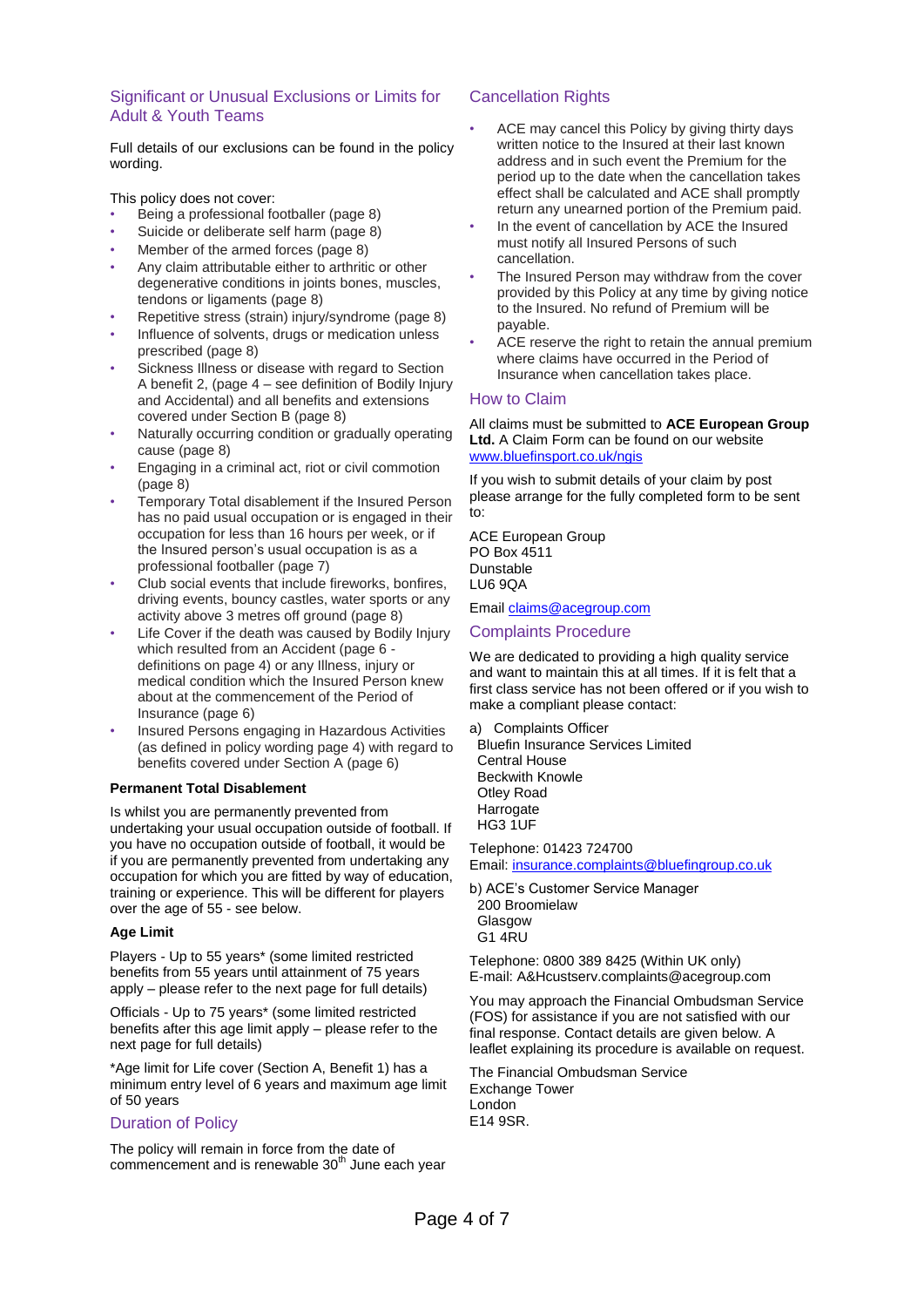## Adult Teams

## **Benefits applicable for persons over the age of 55 (Category A - players) and over 75 years (Category B - officials):**

| <b>Benefits</b>                                      | <b>Basic Limits:</b><br>For persons older<br>than 55 years of<br>age but less than<br>75 years of age<br>(Players only) | <b>Superior Limits:</b><br>For persons older<br>than 55 years of<br>age but less than<br>75 years of age<br>(Players only) | <b>Basic Limits:</b><br>For persons older<br>than 75 years of<br>age<br>(Officials only) | <b>Superior Limits:</b><br>For persons older<br>than 75 years of<br>age<br>(Officials only) |
|------------------------------------------------------|-------------------------------------------------------------------------------------------------------------------------|----------------------------------------------------------------------------------------------------------------------------|------------------------------------------------------------------------------------------|---------------------------------------------------------------------------------------------|
| <b>Accidental Death</b>                              | £15,000                                                                                                                 | £15,000                                                                                                                    | £3,000                                                                                   | £3,000                                                                                      |
| Life Cover                                           | Not Insured                                                                                                             | Not Insured                                                                                                                | Not Insured                                                                              | Not Insured                                                                                 |
| <b>Permanent Total</b><br>Disablement*               | Up to £25,000                                                                                                           | Up to £25,000                                                                                                              | Not Insured                                                                              | Not Insured                                                                                 |
| Loss of Sight in One or<br><b>Both Eyes</b>          | £15,000                                                                                                                 | £15,000                                                                                                                    | £3,000                                                                                   | £3,000                                                                                      |
| Loss of One or more<br>Limbs                         | £15,000                                                                                                                 | £15,000                                                                                                                    | £3,000                                                                                   | £3,000                                                                                      |
| <b>Weekly Temporary Total</b><br>Disablement benefit | Not Insured                                                                                                             | Not Insured                                                                                                                | Not Insured                                                                              | Not Insured                                                                                 |
| <b>Broken Bones</b>                                  | Not Insured                                                                                                             | £50                                                                                                                        | Not Insured                                                                              | Not Insured                                                                                 |
| Dislocation of Kneecap,<br>Elbow, Shoulder or Hip    | Not Insured                                                                                                             | £50                                                                                                                        | Not Insured                                                                              | Not Insured                                                                                 |
| Loss of Speech                                       | Not Insured                                                                                                             | £15,000                                                                                                                    | Not Insured                                                                              | £3,000                                                                                      |
| Loss of Hearing both ears                            | Not Insured                                                                                                             | £15,000                                                                                                                    | Not Insured                                                                              | £3,000                                                                                      |
| Loss of Hearing one ear                              | Not Insured                                                                                                             | £3,125                                                                                                                     | Not Insured                                                                              | £625                                                                                        |
| Loss of Internal Organ                               | Not Insured                                                                                                             | £15,000                                                                                                                    | Not Insured                                                                              | £3,000                                                                                      |
| <b>Emergency Dental Pain</b><br>Relief               | Not Insured                                                                                                             | Not Insured                                                                                                                | Not Insured                                                                              | Not Insured                                                                                 |
| <b>Emergency Medical</b><br><b>Expenses</b>          | Not Insured                                                                                                             | £250                                                                                                                       | Not Insured                                                                              | £50                                                                                         |
| Rehabilitation and<br>Retraining                     | Not Insured                                                                                                             | £1,250                                                                                                                     | Not Insured                                                                              | £250                                                                                        |
| Home /Car Adaptation<br>expenses                     | Not Insured                                                                                                             | £5,000                                                                                                                     | Not Insured                                                                              | £1,000                                                                                      |
| <b>Extra Travel expenses</b><br>max 4 weeks          | Not Insured                                                                                                             | £12.50 per day                                                                                                             | Not Insured                                                                              | £12.50 per day                                                                              |
| Coma benefit - max 365<br>days                       | Not Insured                                                                                                             | £12.50 per day                                                                                                             | Not Insured                                                                              | £12.50 per day                                                                              |
| <b>Hospitalisation benefit</b><br>- max 4 weeks      | Not Insured                                                                                                             | £12.50 per day                                                                                                             | Not Insured                                                                              | £12.50 per day                                                                              |
| Legal advice and<br>Counselling helplines            | Not Included                                                                                                            | Included                                                                                                                   | Not Included                                                                             | Included                                                                                    |
| Facial & Bodily Scarring                             | Not Insured                                                                                                             | Not Insured                                                                                                                | Not Insured                                                                              | Not Insured                                                                                 |
| <b>Student Tutorial</b>                              | Not Insured                                                                                                             | Not Insured                                                                                                                | Not Insured                                                                              | Not Insured                                                                                 |
| <b>Examination Re-sit</b><br><b>Benefit</b>          | Not Insured                                                                                                             | Not Insured                                                                                                                | Not Insured                                                                              | Not Insured                                                                                 |

#### **Additional notes:**

\*For players aged 55 years to 75 years of age and officials over 75 years of age the Permanent Total Disablement benefit is only applicable if the Insured Person is in full-time employment at the time of loss and the definition of Permanent Total Disablement contained within the wording is deleted and replaced with as follows: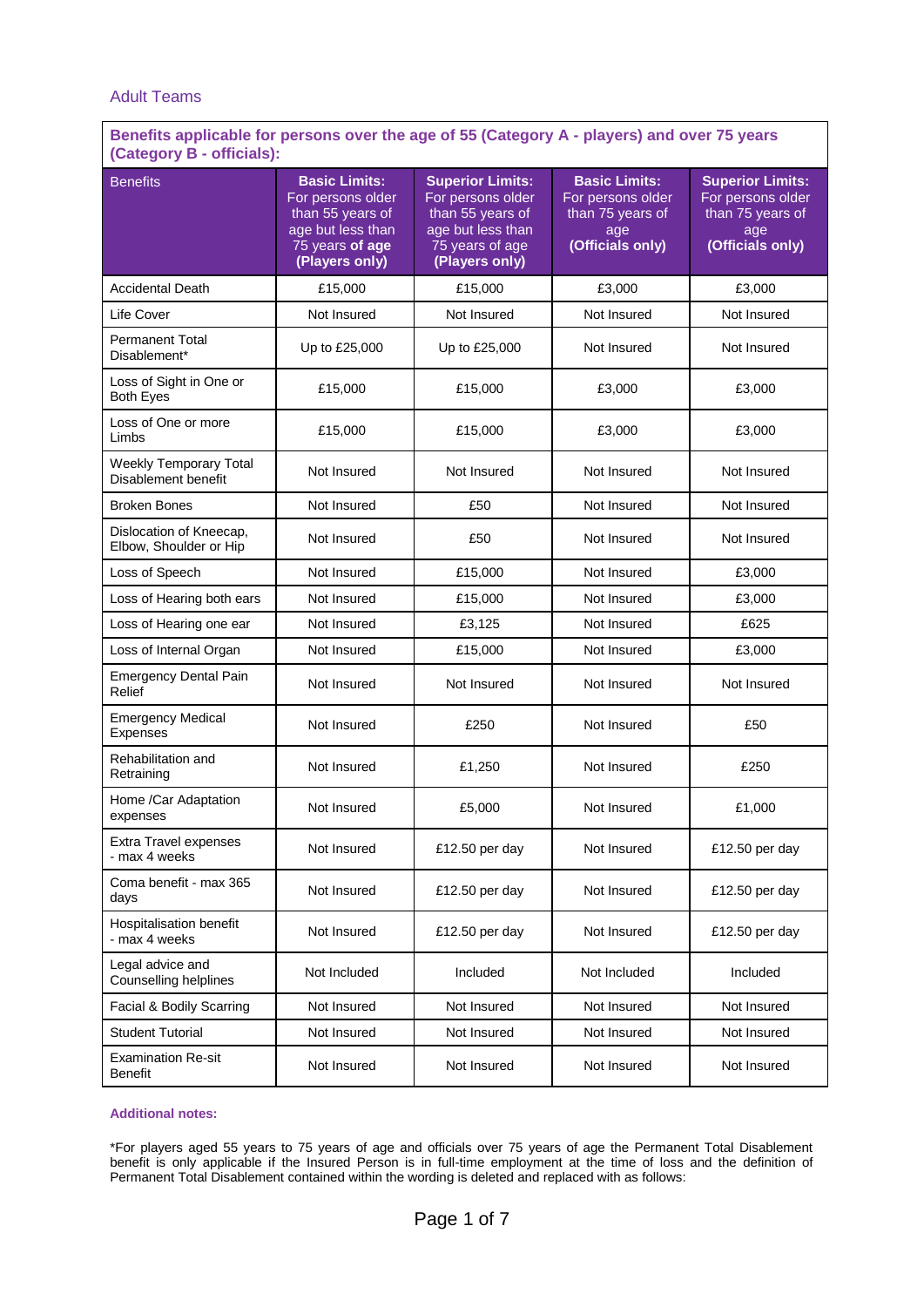### **Permanent Total Disablement**

Means disablement other than any Permanent Disabling Injury which has lasted for at least 12 months and which in ACE's Chief Medical Officers opinion is beyond hope of recovery and will in all probability continue for the remainder of the Insured Person's life, will prevent the Insured Person from engaging in or giving attention to any occupation for which they are fitted by way of education, training or experience.

## Youth Teams

| Benefits applicable for persons over the age of 75 years (Category B – officials only): |                                                                                       |                                                                                          |  |
|-----------------------------------------------------------------------------------------|---------------------------------------------------------------------------------------|------------------------------------------------------------------------------------------|--|
| <b>Benefits</b>                                                                         | <b>Basic Limits:</b><br>For persons older than 75 years of<br>age<br>(Officials only) | <b>Superior Limits:</b><br>For persons older than 75 years of<br>age<br>(Officials only) |  |
| <b>Accidental Death</b>                                                                 | £3,000                                                                                | £3,000                                                                                   |  |
| Life Cover                                                                              | Not Insured                                                                           | Not Insured                                                                              |  |
| Permanent Total Disablement*                                                            | Not Insured                                                                           | Not Insured                                                                              |  |
| Loss of Sight in One or Both Eyes                                                       | £3,000                                                                                | £3,000                                                                                   |  |
| Loss of One or more Limbs                                                               | £3,000                                                                                | £3,000                                                                                   |  |
| <b>Weekly Temporary Total</b><br>Disablement benefit                                    | Not Insured                                                                           | Not Insured                                                                              |  |
| <b>Broken Bones</b>                                                                     | Not Insured                                                                           | Not Insured                                                                              |  |
| Dislocation of Kneecap, Elbow,<br>Shoulder or Hip                                       | Not Insured                                                                           | Not Insured                                                                              |  |
| Loss of Speech                                                                          | Not Insured                                                                           | £3,000                                                                                   |  |
| Loss of Hearing both ears                                                               | Not Insured                                                                           | £3,000                                                                                   |  |
| Loss of Hearing one ear                                                                 | Not Insured                                                                           | £625                                                                                     |  |
| Loss of Internal Organ                                                                  | Not Insured                                                                           | £3,000                                                                                   |  |
| <b>Emergency Dental Pain Relief</b>                                                     | Not Insured                                                                           | Not Insured                                                                              |  |
| <b>Emergency Medical Expenses</b>                                                       | Not Insured                                                                           | £50                                                                                      |  |
| Rehabilitation and Retraining -                                                         | Not Insured                                                                           | £250                                                                                     |  |
| Home / Car Modification expenses -                                                      | Not Insured                                                                           | £1,000                                                                                   |  |
| Extra Travel Expenses - max 4<br>weeks                                                  | Not Insured                                                                           | £12.50 per day                                                                           |  |
| Coma benefit - max 365 days                                                             | Not Insured                                                                           | £12.50 per day                                                                           |  |
| Hospitalisation benefit - max 4 weeks                                                   | Not Insured                                                                           | £12.50 per day                                                                           |  |
| Legal advice and Counselling<br>helplines                                               | Not Included                                                                          | Included                                                                                 |  |
| <b>Facial and Bodily Scarring</b>                                                       | Not Insured                                                                           | Not Insured                                                                              |  |
| <b>Student Tutorial</b>                                                                 | Not Insured                                                                           | Not Insured                                                                              |  |
| <b>Examination Re-sit Benefit</b>                                                       | Not Insured                                                                           | Not Insured                                                                              |  |
| <b>Medical Certification Expenses</b>                                                   | Not Insured                                                                           | Up to £50                                                                                |  |